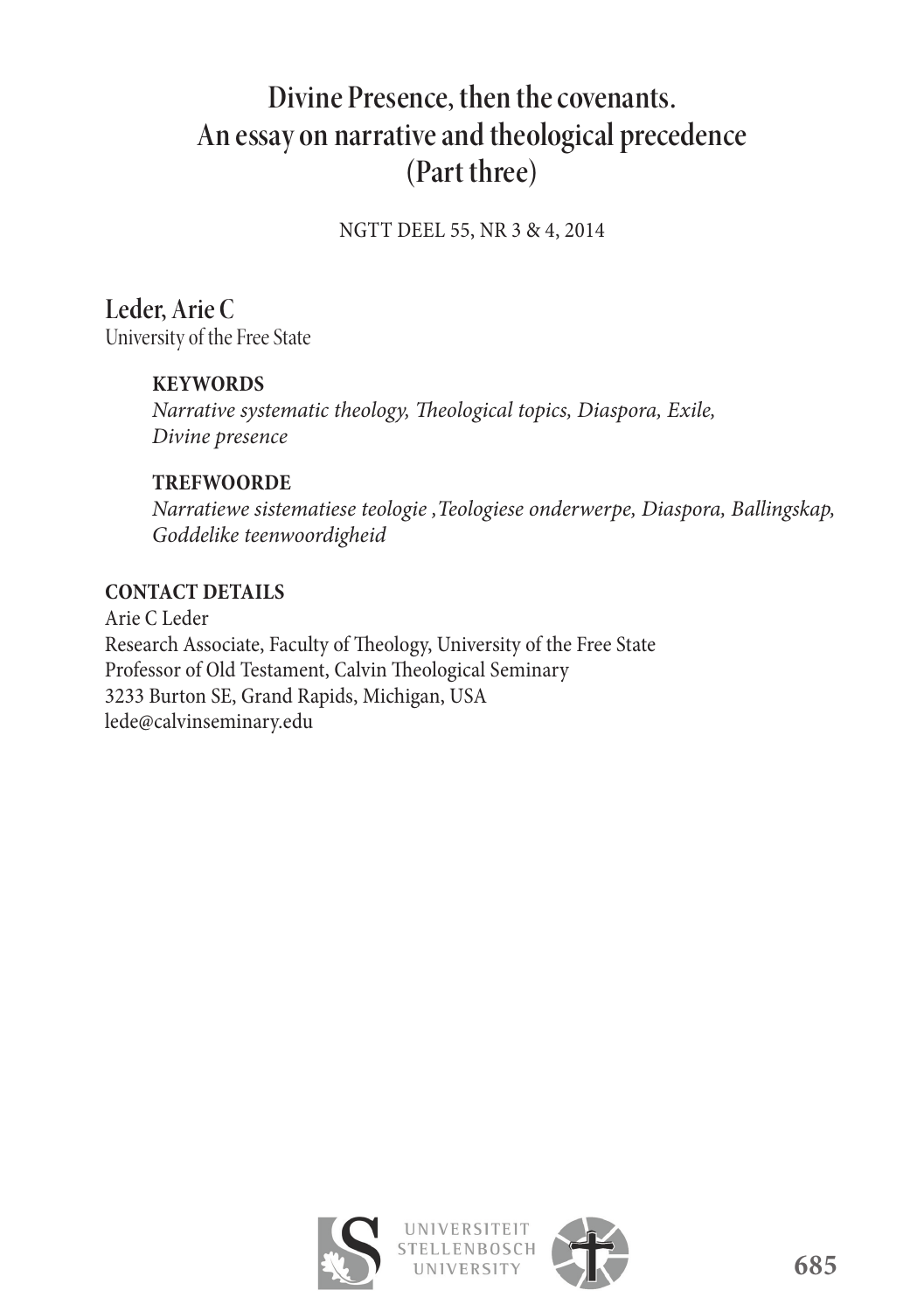# **1. INTRODUCTION**

Part one of this essay argued that the topic of divine presence, not covenant, is fundamental for the divine human relationship – as depicted in the theological prologue (Gen 1:1-2:3) and developed in the rest of Genesis-Kings (GK) – within the framework of exile from the divine presence in the Garden (Gen 3) to exile from the divine presence in Jerusalem (2 Kgs 23:27; 24:3,20). Part two argued that the depicted covenant making events in their narrative locations are the means by which the suzerain swears a covenant oath to secure Noah, his family, and all living things (Gen 6, 9) and, subsequently, Abraham and David's promised future (Gen 15; 2 Sam 7), to restful life in the divine presence. Covenants are also the means by which Abraham and Israel swear an oath of loyalty in the Lord's presence as they walk the Lord's way among the nations (Gen  $17$ ; Ex  $19 - 24$ ). Nowhere is the Lord depicted as failing to comply with his pledged promises. God's people, however, regularly fail to comply with their sworn loyalty at Sinai in the desert and the land. For this they are exiled from the divine presence in Jerusalem, as were Adam and Eve from the divine presence in the Garden. In the context of this exile the covenant with David depicts hope: the Lord pledged to establish David's house to secure his temple presence, a pledge evoked with the exiled Jehoiachin's elevation to the king's table (2 Kgs 25:27-30).<sup>1</sup>

In the third and last part of this essay I will reflect on the consequences of the precedence of the topic of divine presence over that of covenant in GK. I will first argue that GK has structured theological interests in its own right, which must be accounted for in any wider canonical reading and any contemporary systematic theological constructs derived from it. GK's own theological structure develops its theology of covenant in the context of the theological problem GK enunciates in its opening chapters: exile from the divine presence.

# **2. GK'S NARRATIVE THEOLOGICAL ORGANIZATION**

The reading of GK in parts one and two of this essay is shaped by an understanding that this text is not in some sense pre-theological, but fully theological in its own right.<sup>2</sup> That is, it re-presents the relationship between God and the nations, and

<sup>1</sup> See von Rad (1984c:219-221) and Leder (2013:216-18). GK does not anticipate the new covenant of Jeremiah and Ezekiel. The new covenant depicted in Luke (22:28) and Hebrews (9:24) secure the future of God's people in the divine presence. Jesus Christ accomplishes this as the son of David.

<sup>2</sup> Against, for example, Vos (1980a:5), who argues that exegetical theology focuses on "the appropriation of that supernatural process by which God has made Himself the object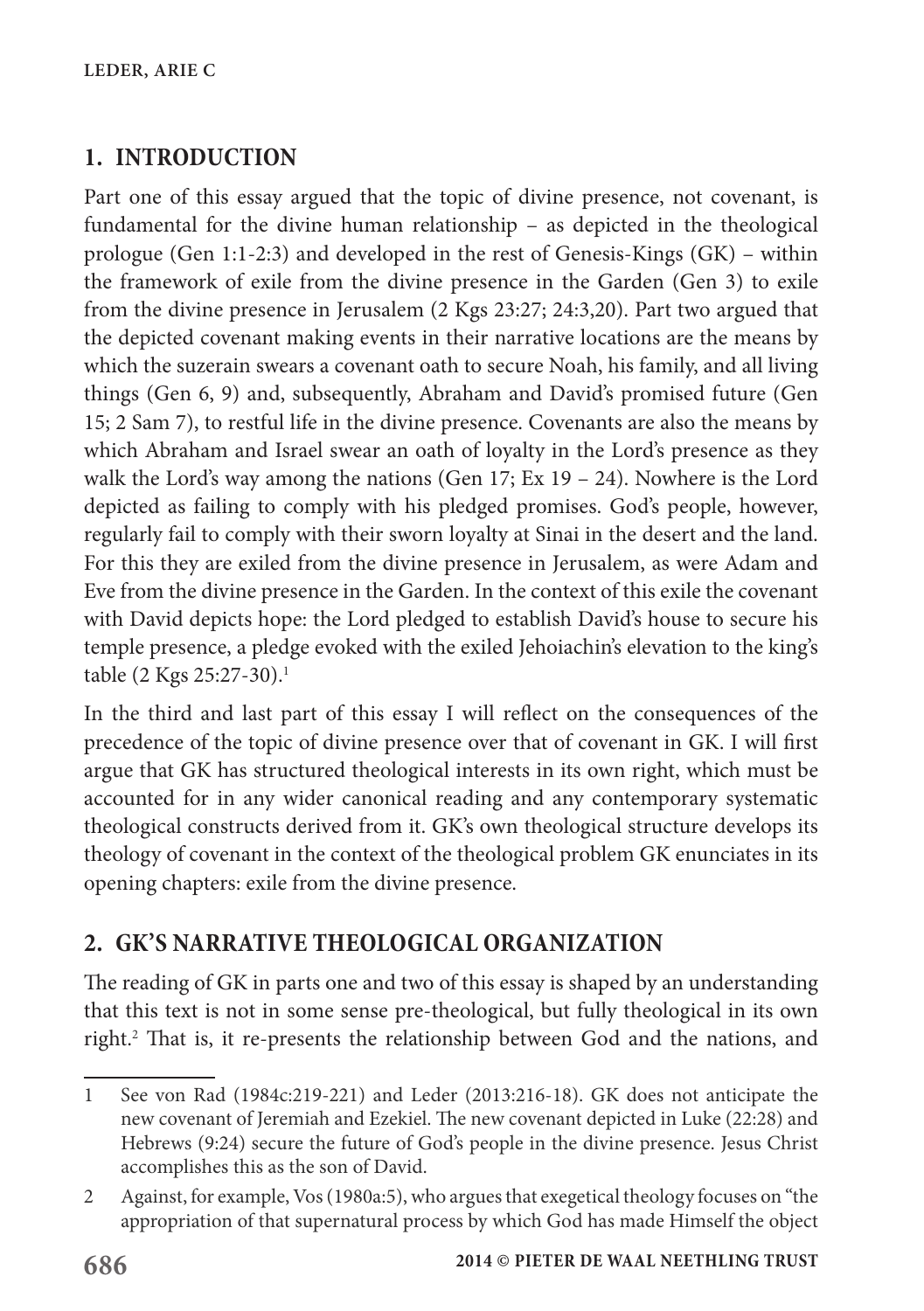thereafter between God and Israel, by depicting the past actions of God, the nations, and Israel from the point of view of humanity's exile from the divine presence for defiling God's Garden presence. The rest of the narrative is an exposition, in ancient historiographical form, of the problem of humanity's restless wandering outside this Garden presence (Gen 4:12). This exposition depicts a temporal solution of that problem at Sinai for Abraham and Sarah's descendants, the subsequent complications at Sinai and in the desert, the divine indwelling of the Jerusalem temple, and an exile of Israel from that temple for its defilement of the place of the divine presence.

The theology of divine presence shapes the entire narrative, beginning with Genesis 1:1-2:3, by stating the fundamental truth of all reality coram Deo, and depicting the narrative problem in Genesis 2:15-17 and 3:1-22. This narrative problem is fully developed with the humanity's expulsion by God in Genesis 3:23-24. That is, although humanity failed to comply with divine instruction and thus defiled the earthly dwelling-place of the divine, it is the subsequent action of God that defines the problem GK develops in the narrative on several levels. First, the text depicts God as the exiler of humanity from that place to which they cannot return by virtue of the cherubim's guarding the entrance. Second, by exiling humanity from that place without which there is no life, God has condemned humanity to a life in which the power of death to defile is now the normal human experience.<sup>3</sup> Third, although GK recognizes the theological problem of a transgression which defiles the Garden presence, its concern is not primarily to show the way to forgiveness for that disobedience, but to show the way God designed to bring his human creatures back from a living death into that presence from which he himself had barred them (*drk,* Gen 3:24). GK's theological problem then is a God-problem: the deity who has

of our knowledge," which suggests a recovery of something behind the text. Elsewhere: "the Word of God furnishes the material for Theology in this scientific sense, but *is* no Theology … it could only spring up after revelation and the formation of the Scriptures had been completed. … even that which the Apostles teach is in no sense primarily to be viewed under the aspect of Theology" (1980a:21). Emphasis original. Similarly, Fee and Stuart (1993:82): who argue that OT narratives "do not necessarily teach directly, they often *illustrate* what is taught directly and categorically elsewhere". Emphasis original.

<sup>3</sup> Expulsion from the presence of God in territorial terms, whether Garden, desert camp, or land, delivers one to the place where disorder and chaos reign, over against that place where God's orderliness structures life. Being in that unclean place anticipates the total uncleanness of death that separates one from the land of the living. Whenever the realm of death intrudes, even in the desert camp or land (skin eruptions, touching a corpse, etc.; cf. Lev 11 – 15), the appropriate cleansing rites are required. For a brief discussion see Gorman (1997:14-16).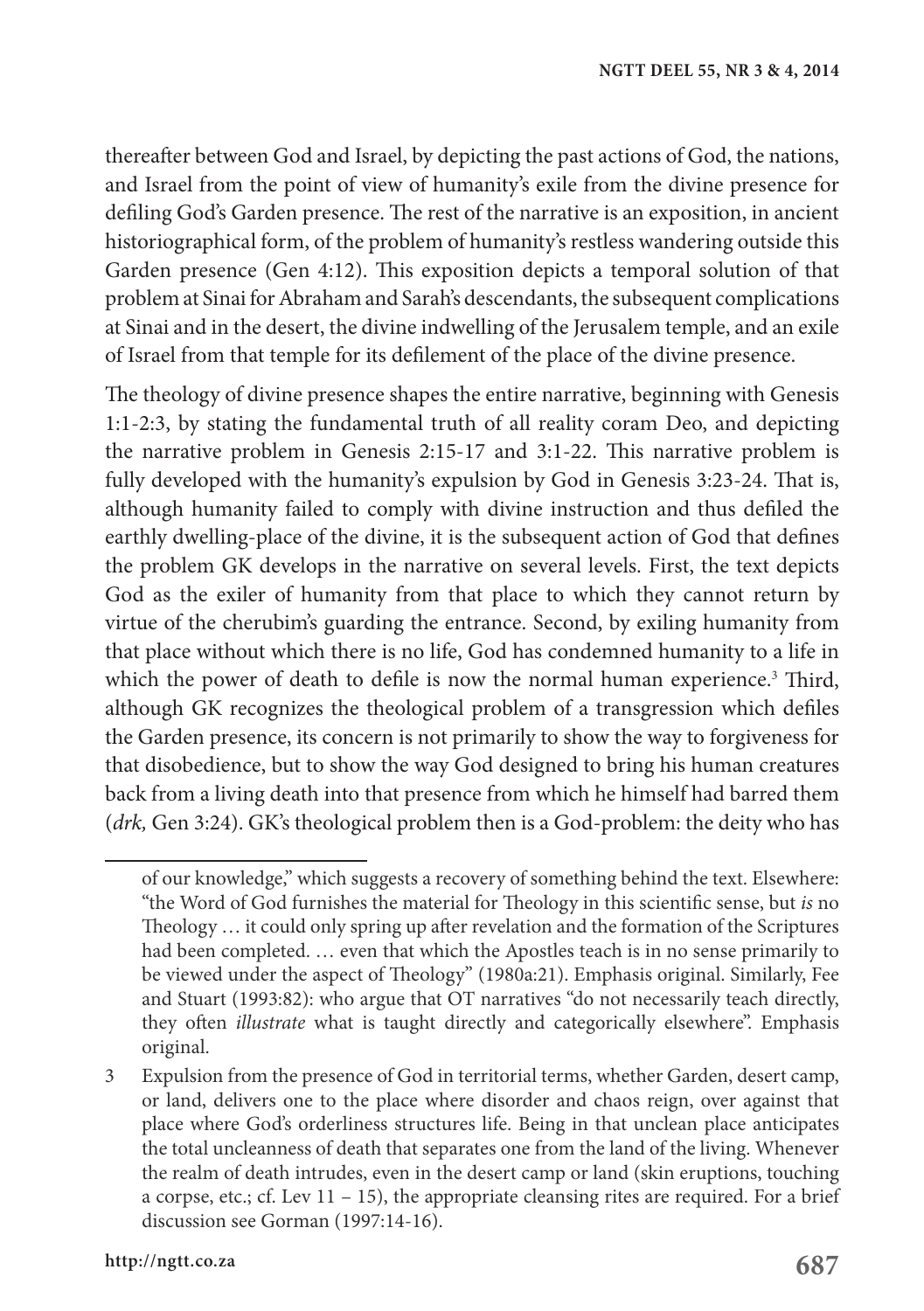consigned humanity to death is also the deity who brings defiled humanity back into his dangerous presence (Ex 20:18-20; 24:17; cf. Heb 12:28-29). As GK unfolds it presents a "systematic" exposition of the God-problem defined in its opening chapters.

# **2.1 GK as a theological document**

Research on the nature of ancient historiography suggests it is a sophisticated literary re-presentation of the past, shaped by its selection and organization of past events and which in that shape makes claims upon its intended audience. Thus, GK is not a chronology of everything that actually happened, but a selectively shaped re-presentation of the past relationship between God and his people.<sup>4</sup> Like theological-royal propaganda elsewhere in the ancient world, GK argues in favour of a particular deity and his territorial interests. This more recent discussion of the nature of OT historiography was preceded by nineteenth and twentieth century critical methods of exegesis that suggested in their own way that OT historiography were tendentious, if not theological. Wellhausen, for example, argued that Isaiah's ethical monotheism was the high point of ancient Israel's religion and that its nadir was expressed in material he attributed to post-exilic Judaizing interests. Although Israel's religion is not considered to be the same as its theology,<sup>5</sup> others have argued that the underlying historical literature demonstrates recognizably coherent theological points of view associated with the Yahwist, Priestly, or Deuteronomist traditions.<sup>6</sup> The interweaving of these traditions, however, was not considered to have produced a coherent theological whole; the received shape of the text was a sum of parts less than the whole. Nevertheless, the underlying material was in some sense considered theological. Scholarship on the Deuteronomic History and the Hexateuch reflects similar conclusions. Although Noth's thesis was resolutely historical, subsequent scholarship on the double and triple editions recognize the tendentious, even theological, character of the Deuteronomist (whether Dtr1, Dtr2, DtrG, DtrN or DtrP). Von Rad's form-critical study of the development of the credo of Deuteronomy 26:5-9 treats Israel's historical self-understanding from the point of view of *Geschichte* not *Historie.* Most recently, enneateuchal studies argue for

<sup>4</sup> It is not fiction, Long (1999). For an extended review of the philosophy of history and how that has shaped historiography in the  $19<sup>th</sup>$  century, see White (1973); on narrative representation of reality, see White (1987); on the beginning of ancient historical narrative and throne-room reliefs, see Winter (1985). The latter's research is applied to Exodus in Leder (1992).

<sup>5</sup> See Leder (2012 ).

<sup>6</sup> Brueggemann and Wolff (1975); Von Rad (1984c).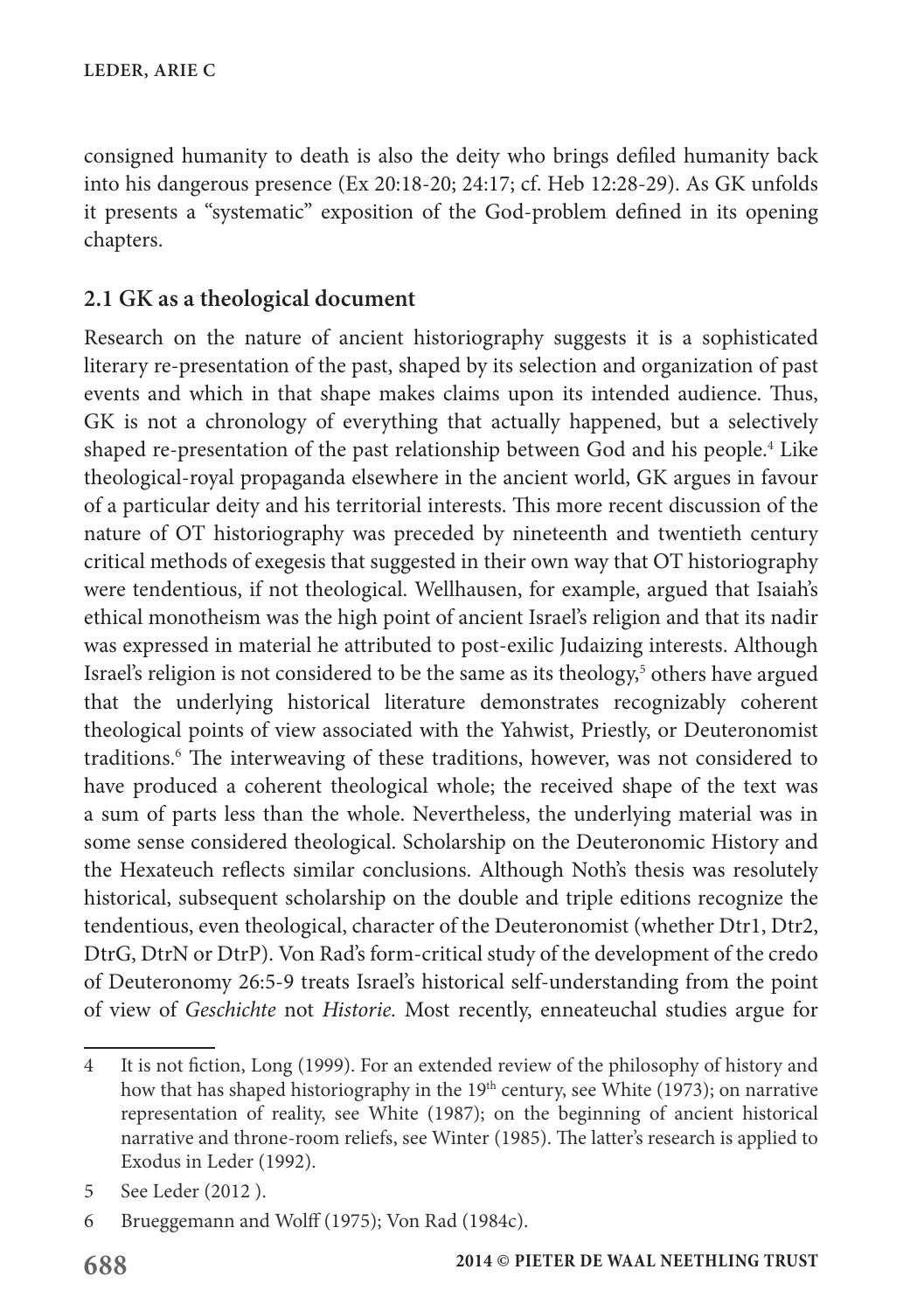a "Theology of the Deuteronomistic Composition of the History of the People of Israel from Exodus to Exile."7 That GK is theological, therefore, is not so much an issue; how it is theological is. That takes us to the adjective "systematic."

#### **2.2 GK as a systematic theological document**

In this essay I use the term "systematic" to describe the peculiar organization of the whole of GK as an historiographic literary whole, greater than the sum of its various antecedent historico-theological literary threads that are now subsumed to the tapestry of its canonical shape. I will illustrate this textual weaving with two examples, one in terms of the Priestly material in the Pentateuch and a second in terms of the theological topics of creation and redemption.

Whatever else one might say about the texts scholars have identified as priestly, it is difficult to ignore these texts' interest in order, dates, liturgical instructions and temple which Genesis 1:1-2:4a, Exodus 24-40, Leviticus, and Numbers have in common. Attributing Genesis 1:1-2:4a to priestly and 2:4b-25 to Yahwistic interests has led to suggestions that they represent two accounts of creation, a conclusion possible on the basis of a method interested in reconstructing the underlying pentateuchal material. But in the tapestry that is Genesis 1:1-2:25 these narrative threads have been woven into a new textual tapestry organized by the toledoth (Leder 2012), such that the so-called second creation narrative is intentionally separated from Genesis 1:1-2:3 by a toledoth formula with a view to telling what happened with and in the creation in general and specifically with respect to the planting of a garden, and the creation and vocation of humanity. This is then joined to the narrative of what happened in that place to those people and their descendants. Genesis 2:4 - 4:26 now forms part of the new tapestry of we know as Genesis.<sup>8</sup> And, when the narrative development takes the reader to Exodus 39 – 40 and the reader recognizes phrases from Genesis 1:1-2:3 (Weinfeld 1981), the tapestry depiction concludes the Genesis-Exodus account with the narrative word-thread with which it began: Genesis begins with a creation-temple and Exodus ends with a particular post-lapsarian instantiation thereof. Add to this the complex historical and artistic organization of the narrative in between this priestly beginning and ending of Genesis-Exodus, and we have a carefully developed exposition of the theological problem defined in the opening chapters of Genesis, that exhibits its own systematic organization.

<sup>7</sup> Gertz, Berlejung, Schmid, Witte (2012:376-379); for the theology of Genesis-Kings (2012:269).

<sup>8</sup> Wesselius (2005:45) describes such textual discontinuities as enjoying a "supercontinuity of highly similar stories, episodes and type-scenes."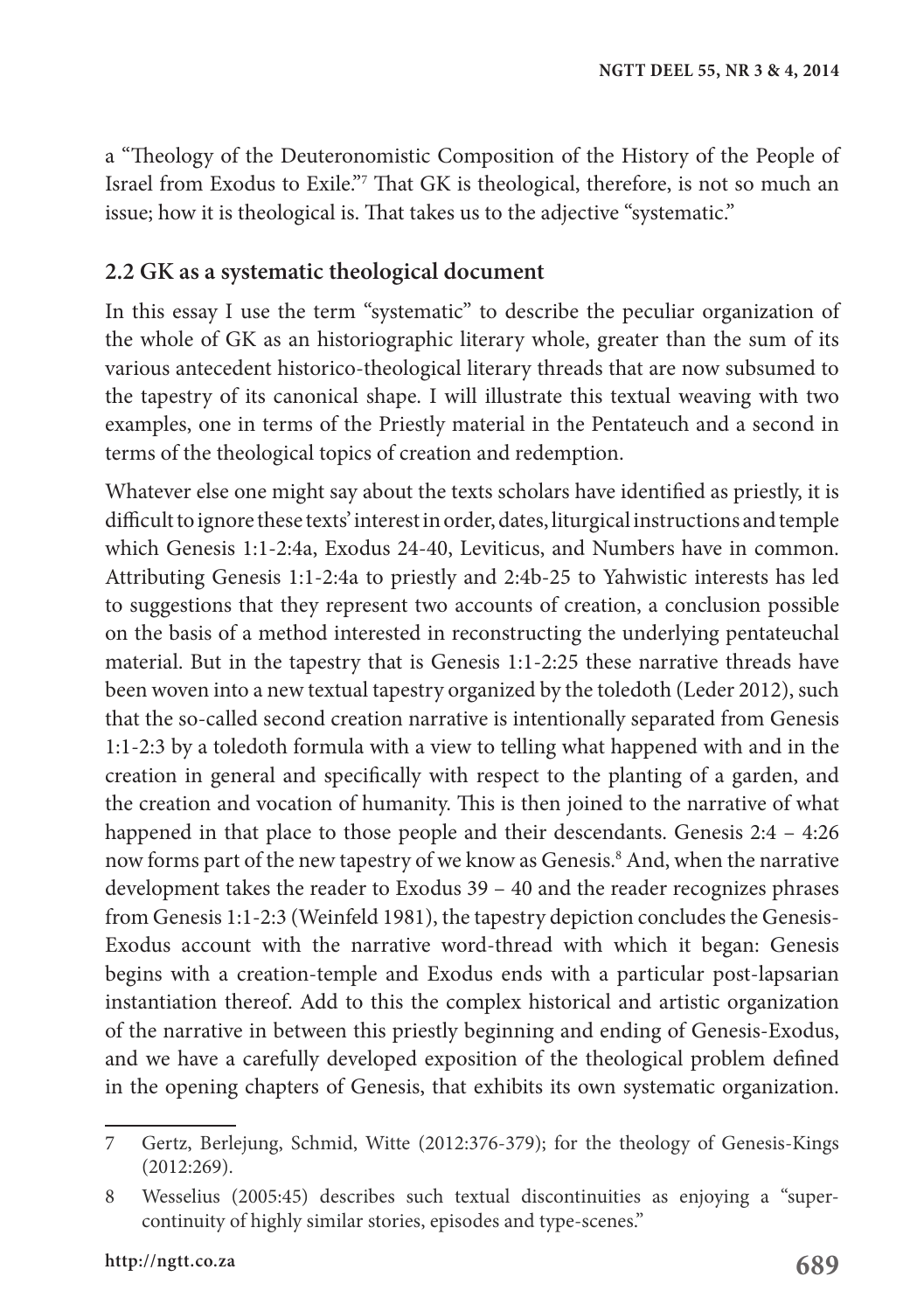Accordingly, recognizing the presence and placement of priestly material in the received text lends a certain colour to the textual tapestry, now a synchronic whole. The synchronic systematics of a GK that begins with a description of creation as a temple, combined with subsequent material on the tabernacle and the instructions from the Tent of Meeting (Lev 1:1) may not be the biblical-theological systematics one looks for today, but then GK's re-presentation of the past does not have to meet contemporary standards.

Von Rad's exposition of the "problem" of the theological topic of creation argued that because creation theology was developed later than the theology of history or redemption, it ought to be subordinated to the theology of history or redemption (Von Rad, 1984). That is, the chronological development of these theological topics, as reconstructed by a scholarship methodologically committed to understanding the text in terms of the history of its composition, should determine the systematic relationship between these two doctrines. The consequent effect on the reading of the received text is that the theology of the Pentateuch does not begin with the creation narrative of Genesis, but with the call of Abraham, for Genesis 1 – 11 was added to the patriarchal stories later (Von Rad, 1983:63-67). Rolf Knierim, however, argues that this ignores the systematic relationship these theological topics enjoy in the received text. He writes that it is better to accept that "in the Pentateuch creation is regarded as the beginning of history, and hence as part of our overall horizon identified as history. In this argument, our sources are said to have a systematic perspective, regardless of the fact that Israel's theology of history is older than its theology of creation" (1995:180). The material selected for GK, topical in its own way and originating in different times and contexts, has been creatively woven into a narrative entirely different from any of its constituent elements, and as such has its own theological interests. Rendtorff 's Old Testament theology echoes Knierim's argument for a systematic shape of the biblical text in that he discerns ten theological "topics" as they emerge in "their order of appearance in the 'retelling' of the biblical books" (2005:1-3): Creation; covenant and election; the fathers of Israel; the promises and entrusted land; the first and second exodus; the centre of Israel's life: torah; the cult; Moses; the kingship of David; and Zion. The discussion of the topics is carried on through the various literatures as they evoke the topic, without, however, providing a complete systematics of each theological topic (2005:1-3, 416, and 717-721).<sup>9</sup>

<sup>9</sup> Rendtorff 's canonical "retelling" raises the question of the role of the canonical form, MT or LXX, in determining the textual units under consideration. The search for the historical shape of the canon's underlying literary elements has crossed MT's boundaries because it was impossible to move compositionally, for example, from 2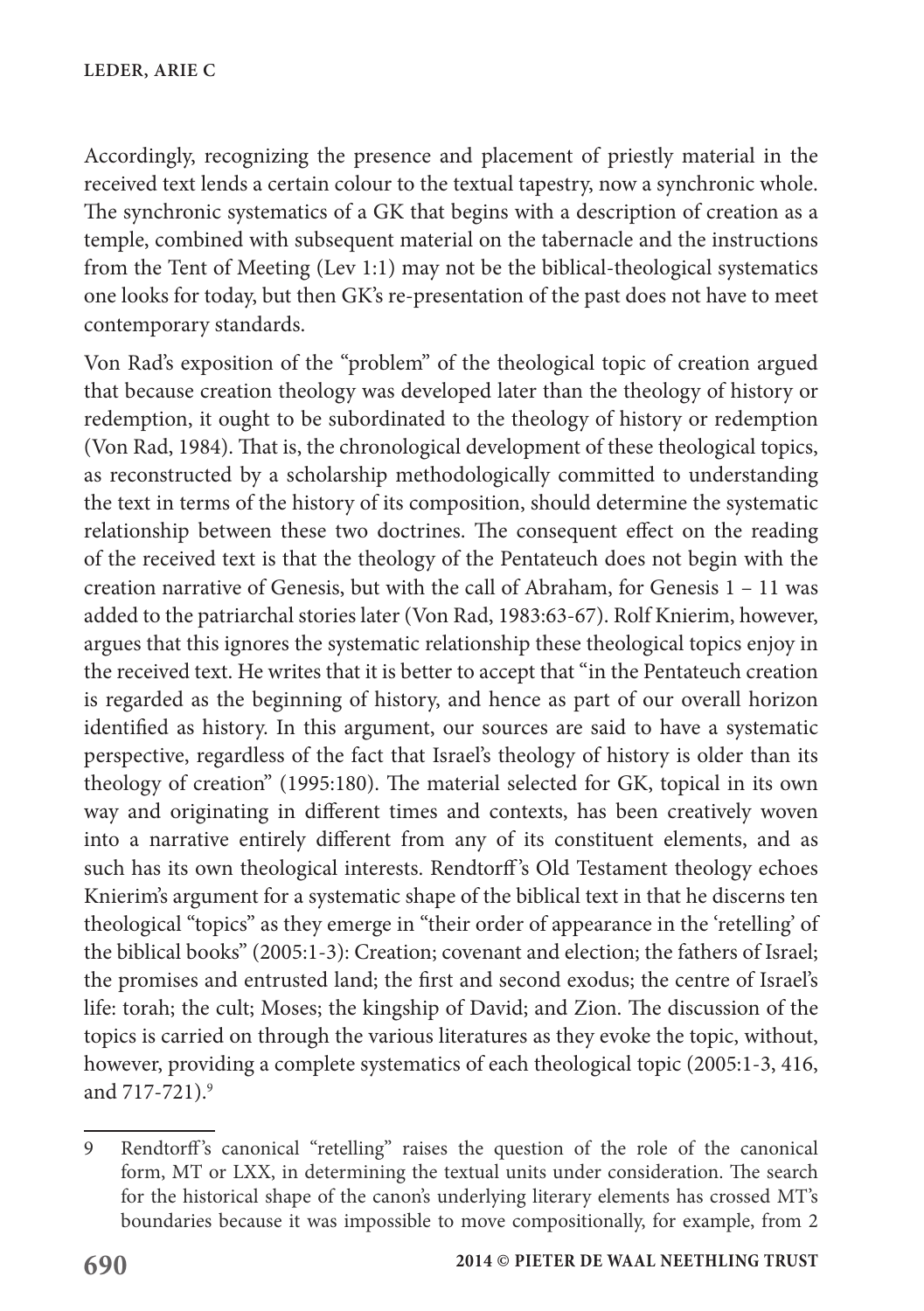In terms of the relationship between the interweaving of the topics of divine presence and covenant in GK, there is no doubt that the topic of divine presence emerges first and that of covenant subsequently, not only in terms of the narrative development but especially in terms of the theological problem GK formulates in its opening chapters: the Noahic covenant addresses the problems of a humanity exiled from the divine presence. Understanding GK as a larger textual unit with its own theological intentions and shape we move on to what that means for the precedence of divine presence over covenant. I begin with the theological problem GK seeks to solve.

#### **3. THE THEOLOGICAL PROBLEM OF GK**

Federal theology's deep interest in the depiction of the human failure to comply with divine instruction is based on the analogy of Adam and Christ; Christ is the solution to the problem Adam introduced. As argued by Paul the former solved the latter's problem of intentional disobedience. This Adam-Christ relationship is paired with the Abraham-Christ relationship as well (Gal 3:29), the latter being a further, gracious solution to the problem of human disobedience. Thus the covenant of works is understood to address the universal human problem and the covenant of grace a particularly applied solution to that problem, especially as restated at Sinai. Federal theology reads GK from the point of view of the Pauline Adam-Christ analogy. From the point of view of GK, however, Adam plays a minor role; Abraham is the character with and through whom God begins to solve the problem of exile from the Garden presence when divine instruction excises him from the scatteredness of Babel to direct him to "the land," the place where God would dwell in the midst of Abraham's descendants. From Genesis 11:27 on, GK's major interest is in the descendants of the patriarchs, who received the promises, not, however, without maintaining interest in the descendants of Adam and Eve (Gen 12:3; cf. Josh 2; 2 Kgs 5). The particularity of this solution does become universal, but not in GK, and then only by the nations' coming to the Jerusalem-temple (Is 2:1-5; Mic

Kings to Isaiah. Rendtorff, recognizing the compositional character of the text, crosses these canonical-historical boundaries in his retelling of the texts' theological intention. See on the first and second exodus (2005:478-508). Rendtorff does not argue for a theology of the Hexateuch, the Deuteronomistic History, or the Enneateuch, but pulls the topics through beyond those literary-historically determined boundaries. This has the benefit of, for example, moving from the topics of covenant in Genesis, Exodus, 2 Samuel 7, and Zion, through to Isaiah, Jeremiah and Psalms and Chronicles (2005:444- 446; 575-585). For a brief discussion of order of the canon, the grammar of the "law and the prophets," the relationship of historical-critical work to the MT order, the various Greek orders, and a brief discussion of Rendtorff 's OT theology, see Seitz (2009:49-76; 60-61, 67-70).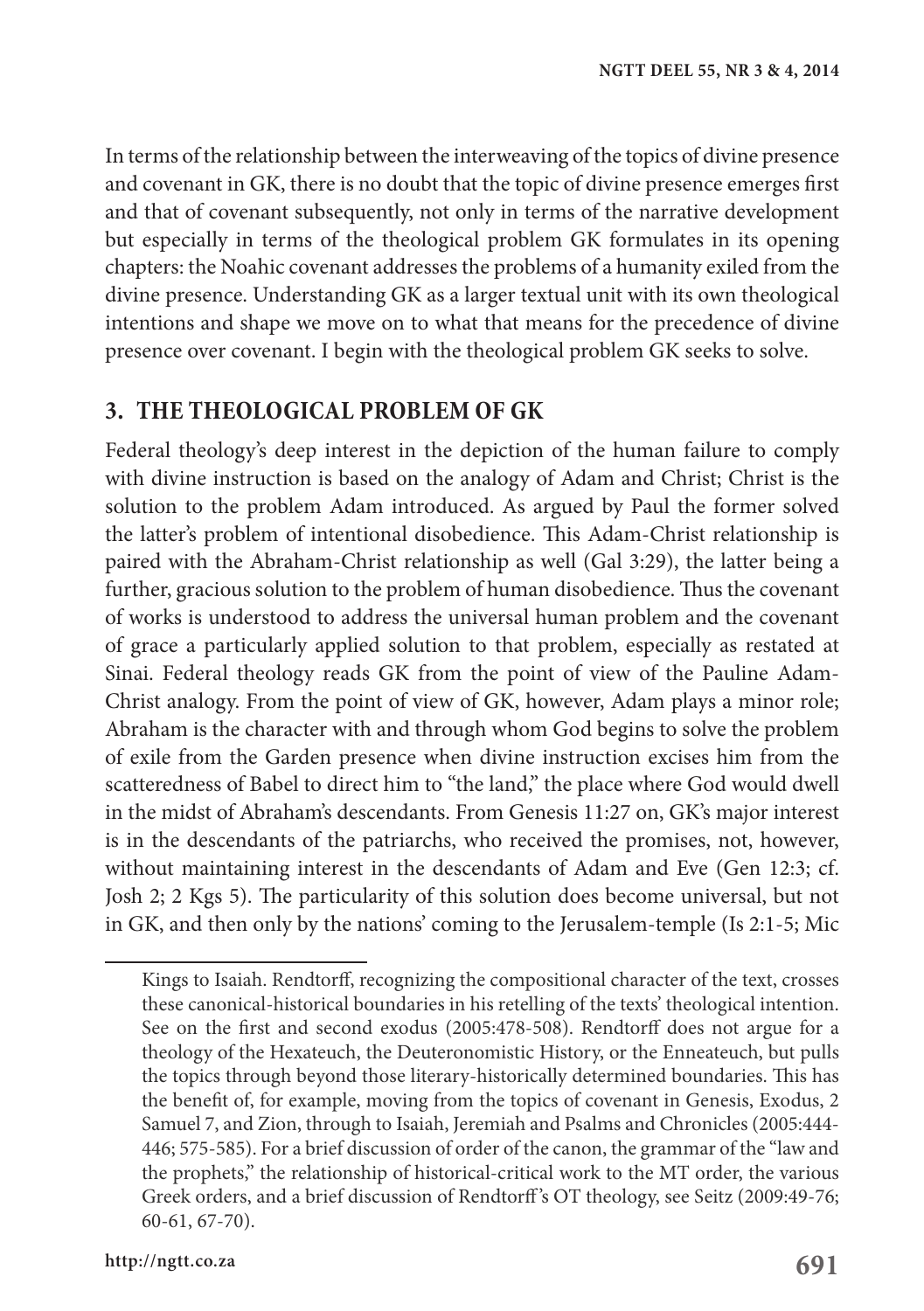4:1-5); not their own "Babel" projects. Ultimately, it is through the covenants with Abraham that all who are Christ's, Jew and Gentile, are brought into God's presence, by being incorporated (Gal 3:14,29) into the body of Christ, which is the temple of the Holy Spirit (1 Cor 3:16).

The Adam-Christ analogy's move from death to life is not only to be understood as a legal act of imputation through union with Christ, however, but also as a cleansing of the unclean: death being the ultimate uncleanness (Gorman 1997:14- 16). Only the cleansed enter the heavenly temple (Rev 21:27; 22:15). According to GK priestly humanity was created clean and normal; its failure to comply with divine instruction defiles the Garden presence resulting in the defilers' exile from that presence. Consequently humanity is condemned to a restless wandering dying, the extreme unclean conditions. This constant death is resolved by removing death's defilement (cf. Jairus' daughter and the woman with the flow of blood, Mark 5:21-43. Humanity's problem is not only an intentional transgression of a divine stipulation, it is an intentional transgression-defilement in and of a place consecrated by the divine presence, evocative of those sins for which the Day of Atonement was instituted (Lev 16:16). Simply put, in its opening chapters GK depicts the theological problem in terms of a guilty-and-defiled humanity cursed to painful toil east of Eden, far from the presence of God. Cain's restless wandering (Gen 4:12b) exemplifies this inescapable human condition, from which God calls Abraham. The rest of the narrative depicts what God does to bring that humanity back into his life-giving and death-reversing presence, through Abraham's descendants at Sinai and later the Jerusalem temple.

GK only depicts a partially solved theological problem, for those brought into the divine presence who swore covenant loyalty in that presence, still cannot pass by the cherubim (Gen 3:24; Ex 26:1, 31) into the very presence of God. Even worse, GK's last chapters cite Manasseh's defilement of the temple (2 Kgs 23:26) and the consequent deportation of Judah to the place inhabited by the unclean descendants of Adam and Eve: the desert of the nations (Ezek 20:21, 35). GK begins with the universal human problem of exile from God's presence, and ends with a restatement of that problem with respect to a particular human community: Abraham and Sarah's descendants find themselves in exiled to the place from which God had called Abraham: Ur of the Chaldeans (2 Kgs 25:25).

There can be only one reason why GK emphasizes exile from the divine presence at the beginning and ending of its theological depiction of the fundamental problem: to teach Abraham and Sarah's descendants in the diaspora to return to its covenant Overlord in order to live a life of compliance with divine instruction (*šwb,* and *trt mšh,* 2 Kings 23:25). Prophets would tell the returned exiles they are a people of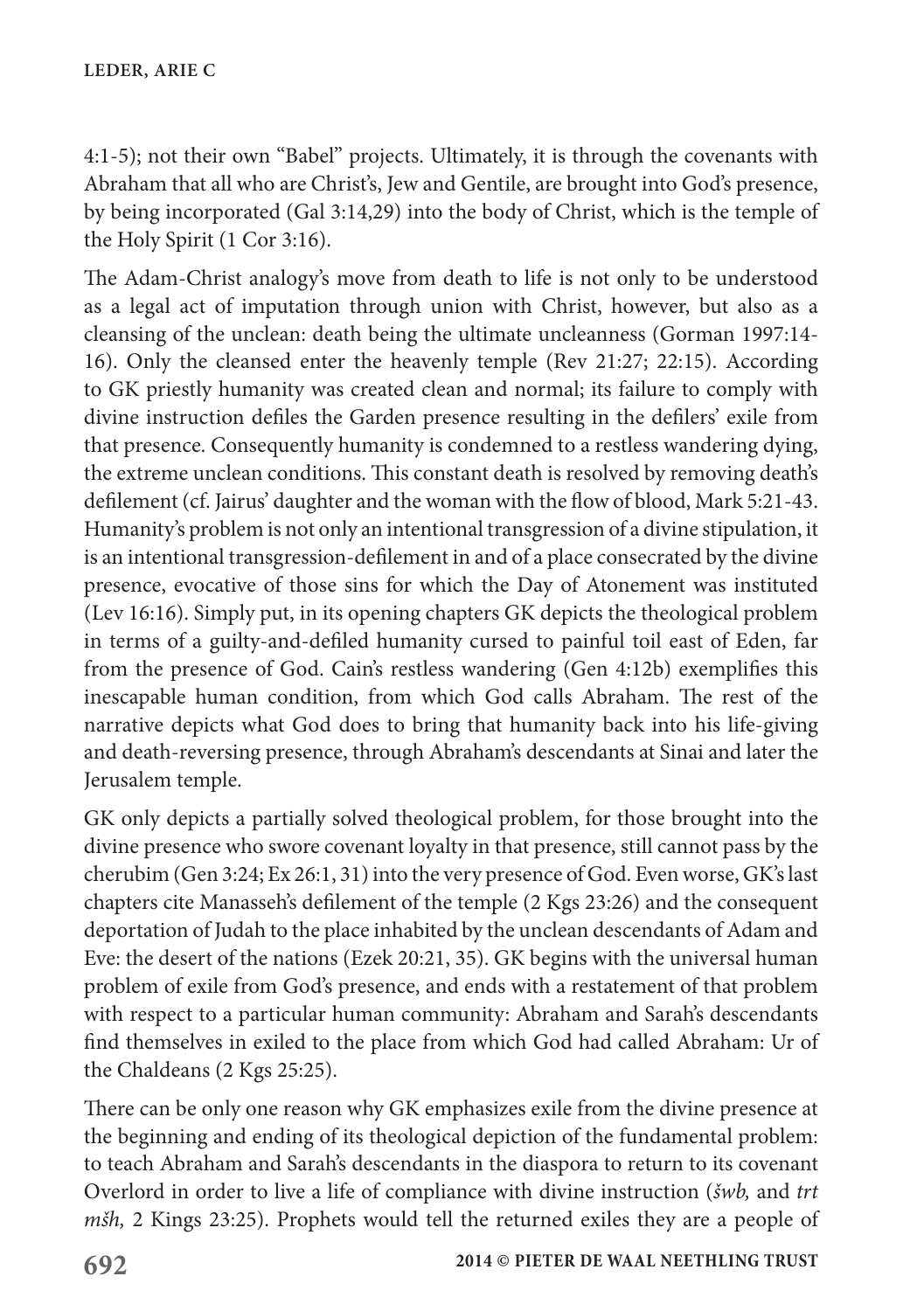unclean lips, worthy of the judgment as it awaits a new temple and a new High Priest (Hag 2:1-9; Zech 3). Hebrews addresses the NT people's need for a priest who has given them rest in the very presence of God, but that they are to await a greater rest (Heb 4:9; 9:12; 10:20). From GK and the exilic prophets through Peter and James, Scripture addresses God's people as an exilic and diasporic community whose identity rests in being priestly (1 Pet 2:4-12) and the temple of the Holy Spirit (1 Cor 3:16; 6:19). And, it is the Spirit who enables life in the diaspora (Jn 15; cf. Ezek 37). As argued in parts one and two of this essay, the covenants of Genesis 6 – 9, 15 and 2 Samuel 7 depict God's commitment to solve the problem of a defiled existence outside of God's presence. Unlike the ending of GK, however, the ending of Scripture depicts the cleansed from all humanity entering the New Jerusalem, and the unclean from all humanity remaining in deadly exile (Rev 21:25-27; 22:14-15).

# **4. SUMMARY AND FURTHER REFLECTIONS**

Because space does not permit a fuller working out of this reading of GK, I will summarize and suggest further consequences of GK's narrative structure and the topical-theological precedence of divine presence over covenant in the form of propositional paragraphs.

- 1. GK depicts the canonical community's normative history and as such describes its identity as a defiled, exiled priestly community in two parts. Genesis through Deuteronomy defines the theological problem and its solution at Sinai. At the edge of the land of promise God dwells in the midst of an Israel fully instructed for life in his presence (*trt mšh*). Abraham and Sarah's descendants' restless wandering among the nations concludes in the Promised Land (Josh 21:44). Joshua through Kings depicts the community's response to instruction in the (landed) presence of God, beginning with sworn commitments to comply (Josh 22-24), but ending with exile from that presence for failure to comply. Negatively stated, GK rebukes and judges Israel for failing to live out its priestly identity received and covenanted at Sinai and reiterated in the Jerusalem temple. Positively, it instructs a people exiled among the nations how to wait for God's renewed indwelling, one secured by God's oath-bound commitments to Abraham (Gen 15) and David (2 Sam 7). Read from this perspective, and beginning with Isaiah 1, the subsequent prophets form an extended multi-voiced proclamation of rebuke and hope with respect to the problems leading up to and subsequent to the destruction of the Jerusalem temple.
- 2. From the point of view of method, post-Gabler biblical theology of GK, understood diachronically or synchronically, is interested in the narrative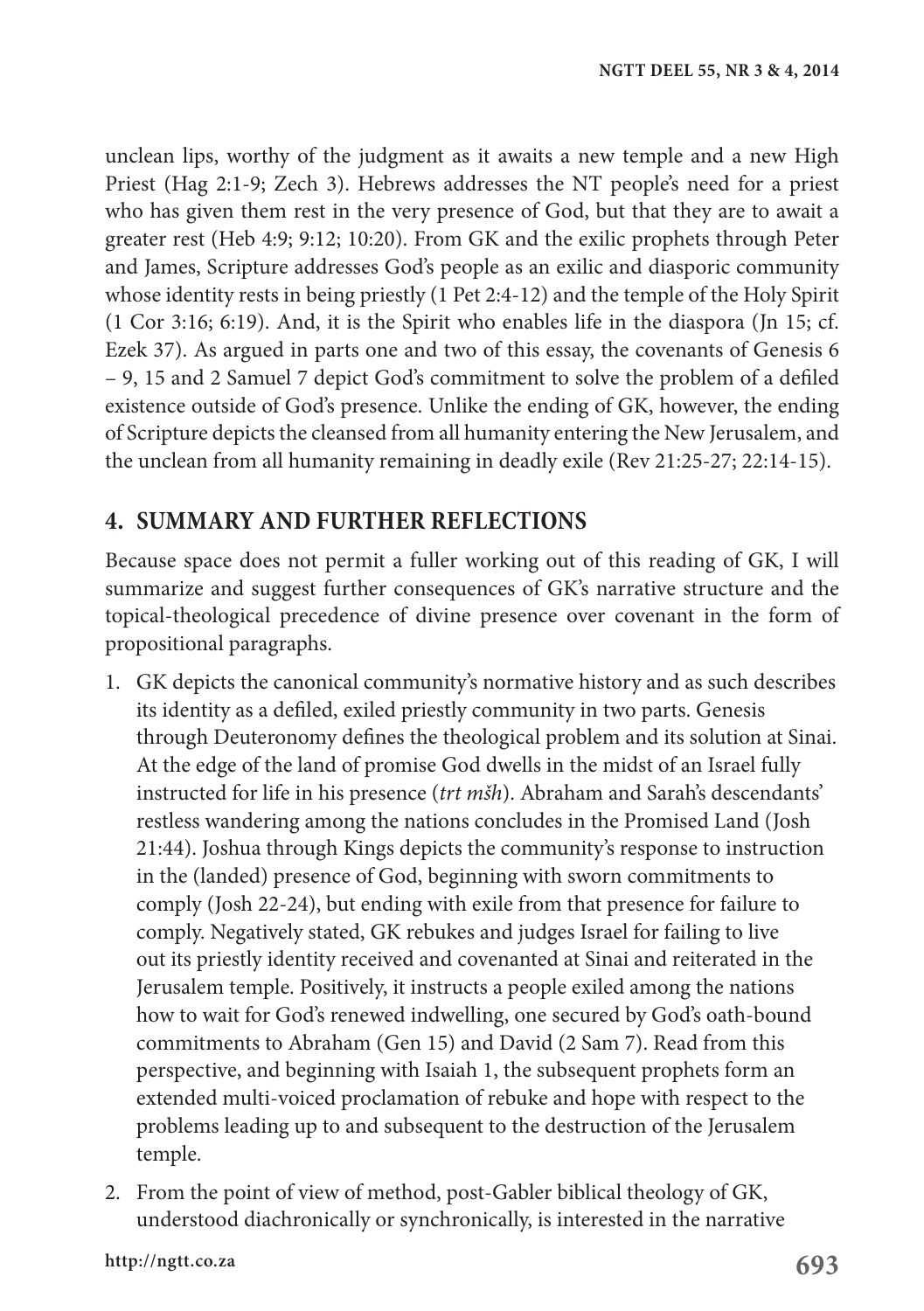location of theological themes, not in terms of previously formulated theological commonplaces. Post-Gabler systematic theology, no matter its pre-Gabler roots, must take account of that development. Thus, covenants in GK should be understood as they are depicted in the narrative flow and context and not within predetermined theological or historical categories.

- 3. Biblical theological topics in GK emerge in terms of the narrative development of the theological problem, not as a conclusion from the examination and comparison of a variety of texts. Its theology of covenant does not begin with a summary<sup>10</sup> of features typical of a covenant and drawn from any and all biblical texts without regard to the text's narrative shape, but seeks to re-present the systematic presentation of the theologoumenon as developed in the textual tapestry. Thus the argument that Genesis 2:15-17 depicts a covenant because of the presence of certain features that are typical of a covenants in the Bible sets a particular kind of systematization of scriptural data by collation over against the systematic organization of the narrative. A so-called covenant of works is not required to sustain the Adam-Christ analogy because that analogy only requires corporate re-presentation,<sup>11</sup> not a particular historical form of that phenomenon. The Garden instruction to which compliance is expected must be read against the creation account where things that come into being are compliant by nature, not by keeping a covenant.
- 4. Although God is depicted as relating to the nations and his people by covenants, GK does so subsequent to stating the theological problem: the transgression-defilement and subsequent exile of humanity from the divine presence. As depicted, the first covenant is God's response to the ultimate consequence of uncleanness, exile-unto-death and the watery cleansing of the sanctuary-like creation. The response secures humanity in a divinely designed rescue vehicle impervious to death's uncleanness. When pledged, the covenant with Noah secures created reality from similar destructive uncleanness until all those cleansed from the nations enter into an incorruptible space on a new earth where there is no more water (Rev 21:1, 25-27; 22:14-15). This suggests that covenant theology should also be construed in priestly terms, in which defilement merits prophetic rebuke according to the Sinai instructions that structure the life of God's special people. This is especially true of the

<sup>10</sup> This does not violate the rule of faith, which, according to Bokedal, focused on "the prime doctrines of Scripture, rather than the biblical books as such" (2013:250).

<sup>11</sup> Oosterhoff (1972:69-87) works with corporative personality and discusses the different way realism and federalism understands the Adam-Christ analogy.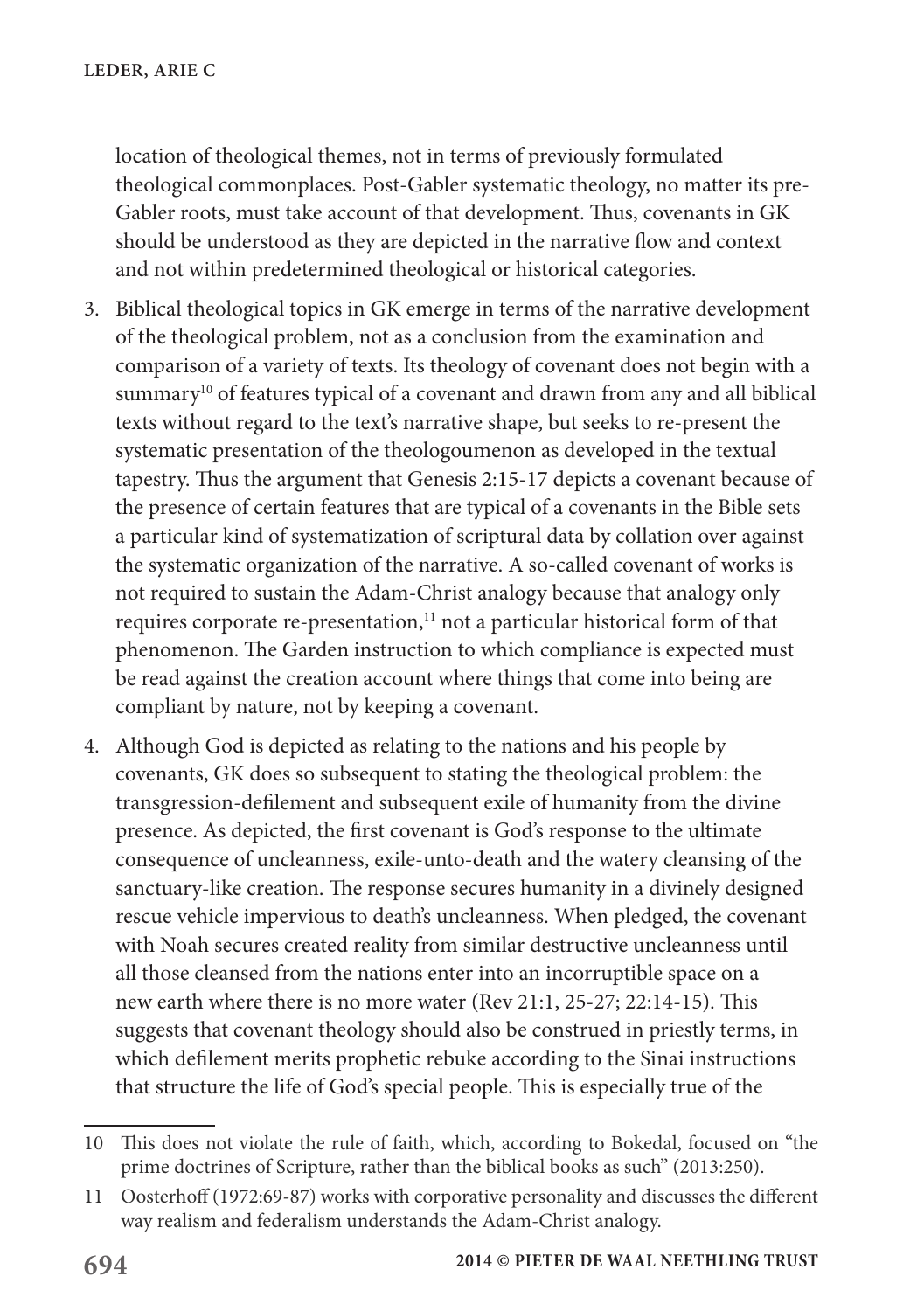prophecies of the priest-prophet Ezekiel who, evoking Jeremiah's words about a new heart in a new covenant, depicts the new covenant in priestly terms of cleansing and the land in terms of Eden (Ezek. 36) and a new temple (Ezek 40 – 48; Jn 2:20; 1 Cor 3:16; Rev 21-22). A covenant theology must include the divine address to the human defilement of the earthly place of God's presence.

- 5. Covenant first emerges in God's address of the violence that permeates humanity's restless wandering, a covenant in which the God who exiled humanity for transgression-defilement and decided to destroy it (Gen 6:5-8), nevertheless commits himself to secure the future of humanity "in Noah." This universal covenant pledge is particularized "in Abraham," then "in David," and finally, universalized again "in Christ." The crucial covenants are all of the royal grant type, i.e., dependent upon the Deity/Suzerain, not on the vassal. Covenant theology points primarily to God's binding himself to secure a future for humanity than to humanity's binding itself to God.
- 6. Like ancient imperial covenants, GK depicts its covenants as instruments that manage the problems between a suzerain and his vassals by stipulating the cult and conduct of the people. GK's covenants are of two kinds: those in which God commits himself to the vassal (Gen 6 – 9; 15; 2 Sam 7) in terms of a depicted problem; and those in which the vassals commit themselves to God (Gen 17; Ex 19 – 24), also in terms of a depicted problem.<sup>12</sup> Crucial to GK's theology of covenants is that this topic begins with God's irrevocable commitment "to the continuing existence of the world and of humanity."13 A similar irrevocable covenant (Gen 15) legally binds God to the promised relationships with Abraham and his descendants (Gen 12:1-3). The failure of vassal loyalty to the covenant of Genesis 17, massively expressed in failure of Israel and its kings to comply with the Sinai covenant stipulations, occasions the divine pledge to David. Theologically, covenants are redemptive instruments by which God manages human life in exile from his presence until
- 12 From a biblical theological point of view it is important to note that the Sinai covenant responds to the threat of Pharaoh, Leder (2013:214-216), and not a particular restatement of the covenant of works. The correspondence between Gen 2:15-17 and the Sinai instructions is best understood in terms of the instructions of Leviticus coming from the earthly place of God's indwelling.
- 13 Rendtorff (2005:433). In terms of our present understanding of the nature of covenants the covenant of works is closest to a treaty in which the focus is on the vassal's commitment, like that of the Sinai covenant, and unlike the Noah covenant, often taken as a universal restatement of the covenant of works. If this is so, the theological problem of GK is more anthropocentric than theocentric.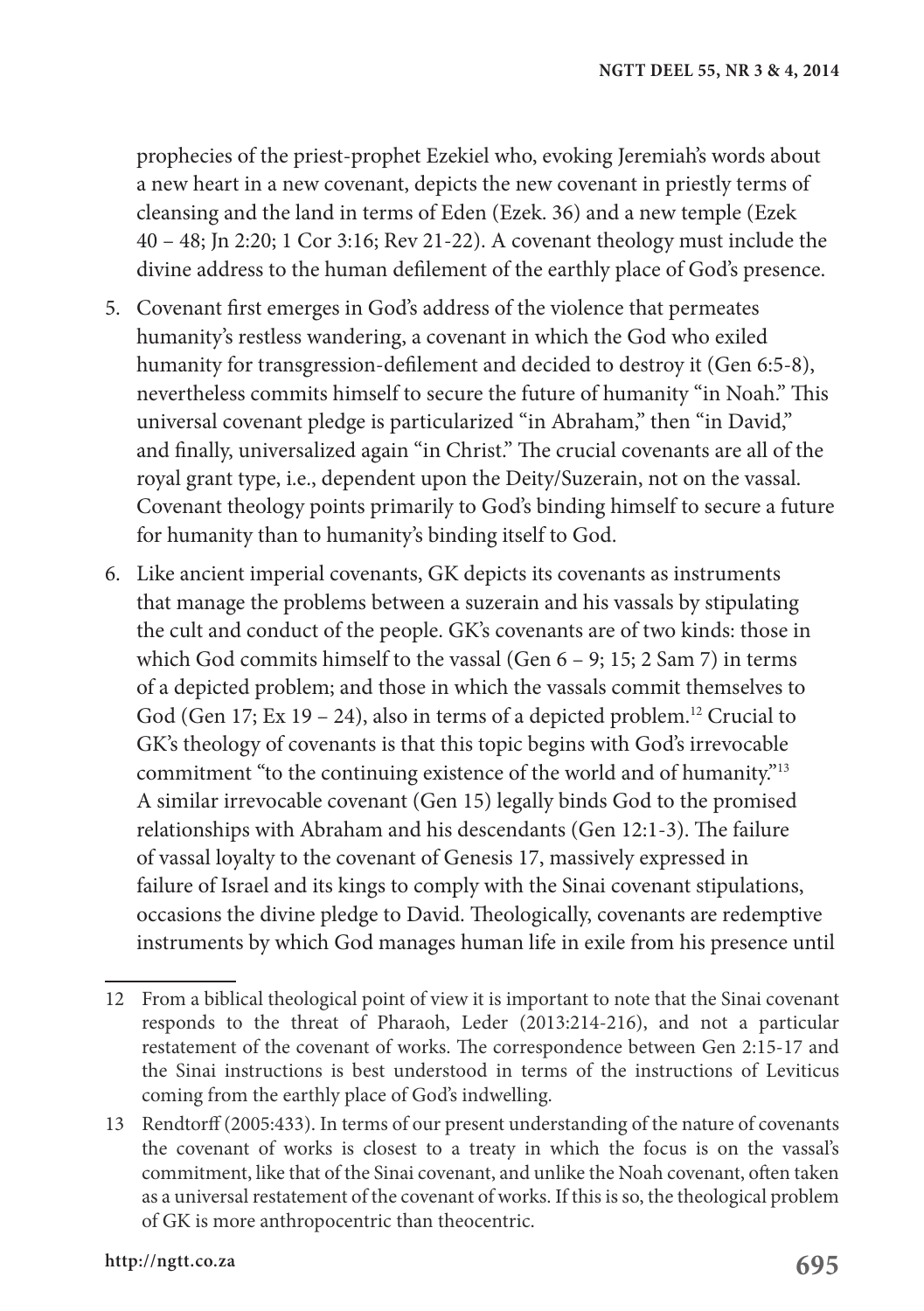that problem is solved (Rev 21:3-4). Until then, God's priestly people are bound to God (Ex 19-24; Gen 17), within the framework of a divine commitment to Abraham and his descendants (Gen 15; cf. Gal 3), which in itself is a particular outworking of the divine commitment to all creatures in his presence.

- 7. The covenant community, secured in God's presence by divine commitment and committed to God by its own blood oath (Gen 17; Ex 24:7-11), is fundamentally priestly as indicated by the purpose of the Sinai covenant  $(Ex19:5-6)$ ,<sup>14</sup> the tabernacle instructions (Ex 25-40), and those emanating from the Tent of Meeting and addressed to the individual Israelite, not the priesthood alone (Leviticus). As a particular instantiation of Adam and Eve's descendants brought into God's presence they receive instruction for life in that presence (cf. Gen 2:15-17). Like their Edenic ancestors, they fail. The topic of maintaining the cleanliness of body and soul in the divine presence continues through GK to the defiling of the temple by Manasseh (2 Kgs 21:1-18) and into the NT theology of divine presence (1 Cor 2:16; 2 Cor. 7:1).
- 8. Within GK's theology Moses manages the life of Israel in God's presence,<sup>15</sup> in the desert and in the land. Thus he is instrumental in the offer (Ex 19:5) and acceptance (24:3, 7-8) of the Sinai covenant instructions and their republication for the second generation (*htwrh hzt,* Deut 1:5; 4:44; 17:18, 19; 27:3; 29:29; 31:9, 24; 32:46; *kl htwrh 'šr wk mšh,* Josh 1:6-9). Sanctuary life is central to the covenant community's the normal way of being. That is, covenant loyalty to God binds the people to instructions from the cultic centre which require life in the presence of God to be clean; uncleanness in the camp-land must be avoided (Num 5:3; 35:34), because the Lord walks in their midst (*hlk,* Lev 26:12; Deut 23:12-14; cf. Gen 3:8).<sup>16</sup> The sanctuary metaphor depicts the reality of life in God's presence and is primary; courtroom language manages disputes within that reality.
- 9. Recognizing the priestly voice has implications for the church's worship in solemn assembly. Ritual acts such as proclamation, confession, contrition, absolution, and penance within a well-designed liturgy officiated by trained liturgists provides regular reorientation of life in the presence of God, and

<sup>14</sup> "The priestly task is, therefore, a dynamic one. It is to make all of Israel into 'a royalty of priests and a holy nation" (Ex 19:6)." Milgrom (1991:617) commenting on Lev 10:11.

<sup>15</sup> Moses' leadership is a topic in Rendtorff (2005:545-559). In the NT, Jesus Christ is the new covenant mediator and the Spirit its administrator.

<sup>16</sup> The cult is a major topic in Rendtorff (509-544).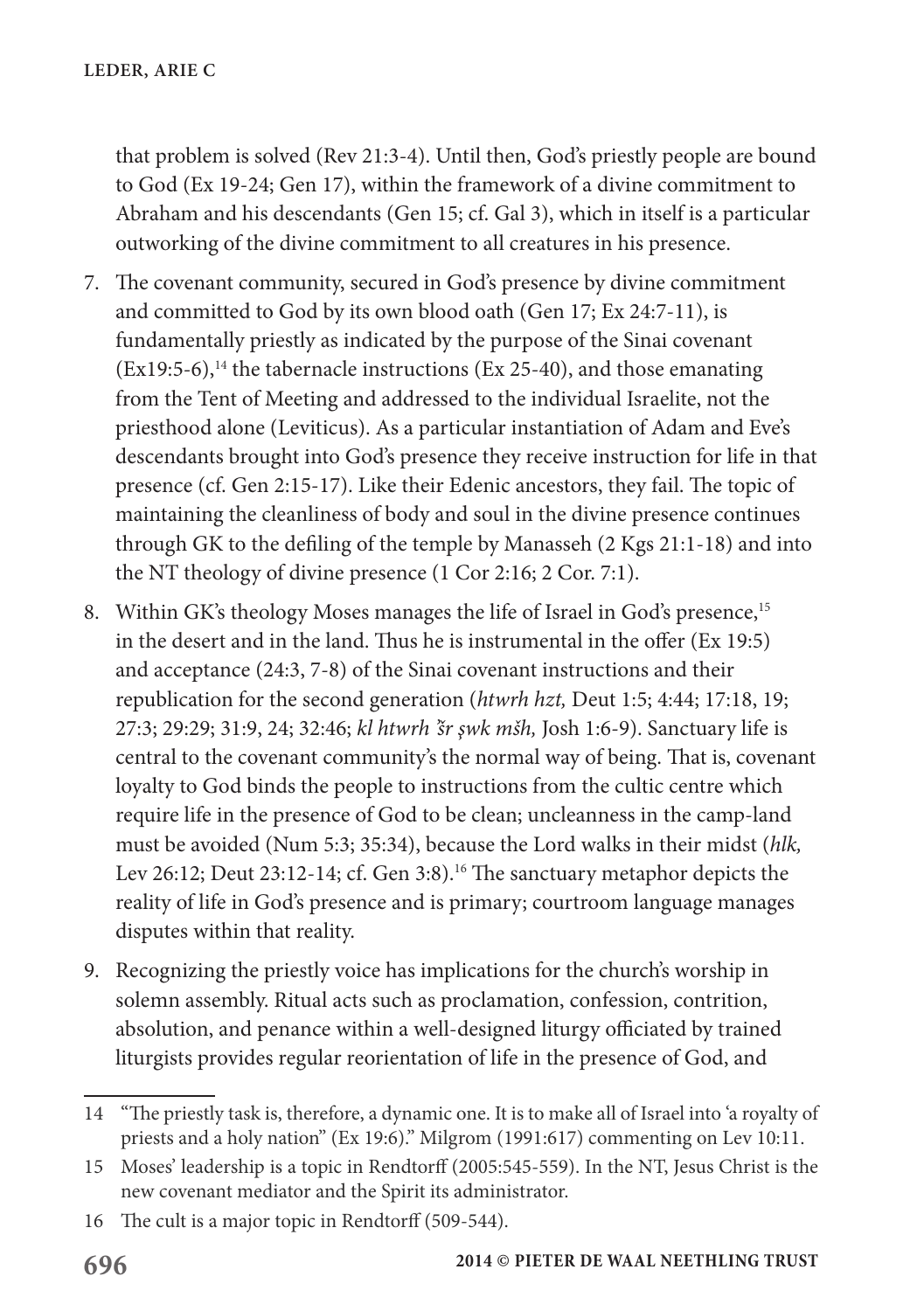reaffirming the Church's essential identity as an exilic or diasporic community (Jas 1:1; 1 Pet 1:1-2).

- 10. The Church's essential identity as an exilic or diasporic community enables it to address humanity's essential restless wandering. This has pastoral and missionary implications. The Church's elenchtic question –"What have you done with God?" – addresses this restlessness by reorienting the diasporic membership in its daily walk. It exercises its mission task by uncovering humanity's restless wandering and by escorting all whom the Lord calls into the divine presence – the body of Christ which is the temple of the Holy Spirit – in which alone they may find rest for their souls.
- 11. Because Christ sent the Holy Spirit to manage the new community, covenant theology will move beyond a proper emphasis on Christ's accomplished work on the cross, to a reflection on the NT depiction of the divine presence. That is, covenant theology's Christological and soteriological reflection must be accompanied by a robust pneumatology.

# **BIBLIOGRAPHY**

- Bokedal, T 2013. "The Rule of Faith: Tracing its Origins", *JTI* 7.2:233-255.
- Brueggemann,W, Wolff, HW 1975. *The Vitality of Old Testament Traditions.* Atlanta: John Knox.
- Fee, GD and Stuart, D 1993. *How to Read the Bible for All its Worth.* Second edition. Grand Rapids: Zondervan.
- Gertz, JC, Berlejung, A, Schmid, K, Witte K 2012. *T&T Clark Handbook of the Old Testament. An Introduction to the Literature, Religion and History of the Old Testament.* T&T Clark: London.
- Gorman Jr, FH 1997. *Leviticus. Divine Presence and Community.* ITC. Grand Rapids: Eerdmans.
- Knierim, RP 1995. *The Task of Old Testament Theology. Method and Cases.* Grand Rapids: Eerdmans.
- Leder, AC 1992. An Iconography of Order: Kingship in Exodus. A Study of the Structure of Exodus. Th D Dissertation. Toronto: Knox College, University of Toronto.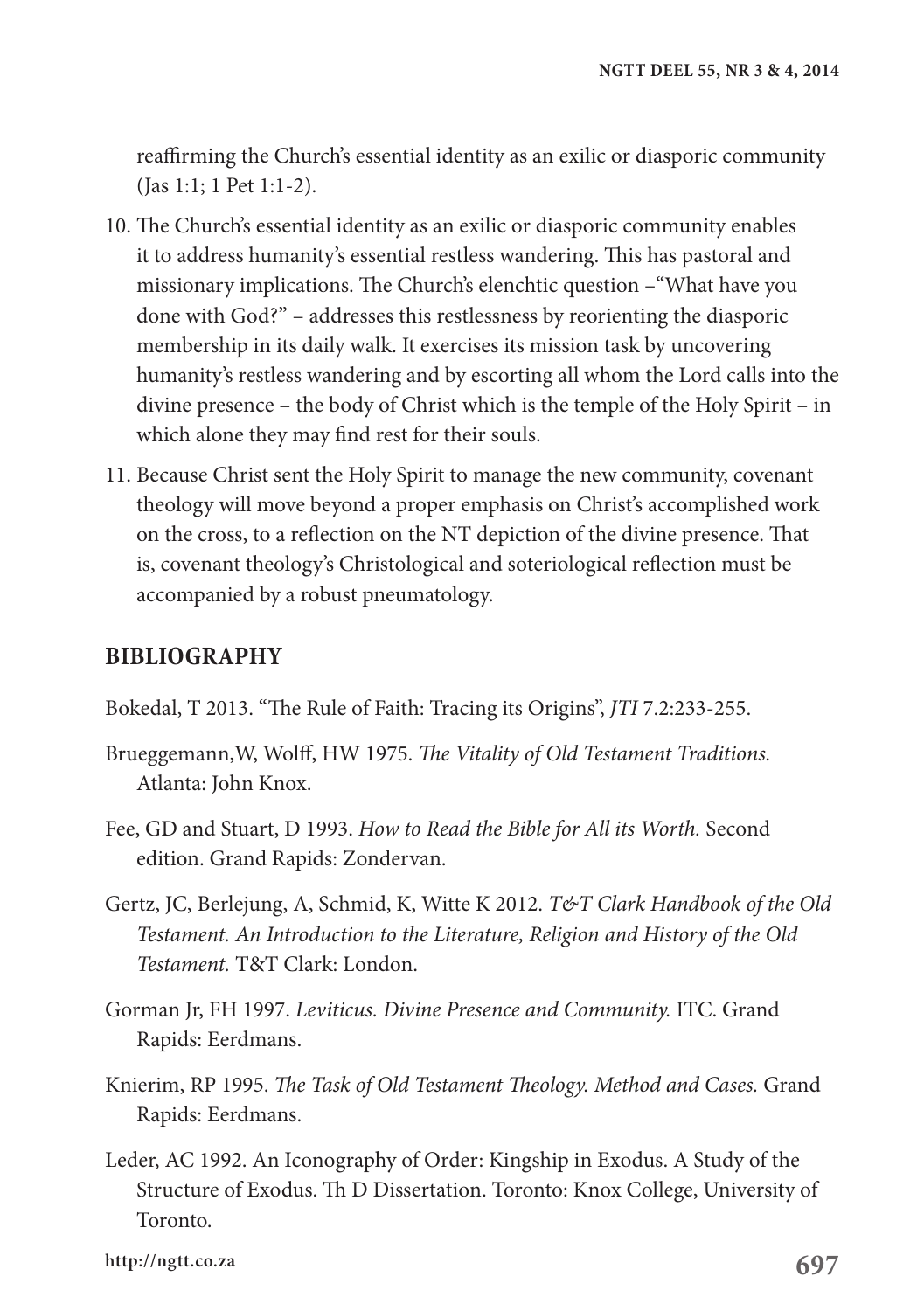- Leder, AC 2012. Presence, then the covenants. An essay on narrative and theological precedence, Part One. *NGTT,* 52:179-193.
- Leder, AC 2013. Presence, then the covenants. An essay on narrative and theological precedence, Part Two. *NGTT,* 53:207-220.
- Long, VP 1999. History and Fiction: What is History? in VP Long (ed.) *Israel's Past in Present Research. Essays on Ancient Israelite Historiography.* Winona Lake: Eisenbrauns, 232-254.
- Milgrom, J 1991. *Leviticus 1-16.* AB 3. New York: Doubleday.
- Oosterhoff, BJ 1972. *Hoe lezen wij Genesis 2 en 3? Een hermeneutische studie.* Kampen: Kok.
- Rendtorff, R 2005. *The Canonical Hebrew Bible. A Theology of the Old Testament.* Leiden: Deo.
- Seitz, CR 2009. *The Goodly Fellowship of the Prophets. The Achievement of Association in Canon Formation.* Grand Rapids: Baker.
- Von Rad, G 1984a. The Form-Critical Problem of the Hexateuch, in his *The Problem of the Hexateuch and other essays.* EW Trueman Dicken (trans.). London: SCM, 1-78.
- Von Rad, G. 1984b. The Theological Problem of the Old Testament Doctrine of Creation, in his *The Problem of the Hexateuch and other essays.* EW Trueman Dicken (trans.). London: SCM, 131-143.
- Von Rad, G 1984c. The Deuteronomic Theology of History in I and II Kings, in his *The Problem of the Hexateuch and other essays.* EW Trueman Dicken (trans.). London: SCM, 205-221.
- Vos, G. 1980a The Idea of Biblical Theology as a Science and as a Theological Discipline, in Richard B.
- Gaffin, Jr. (ed.) *Redemptive History and Biblical Interpretation. The Shorter Writings of Geerhardus Vos.* Philipsburg: Presbyterian and Reformed, 3-24.
- Weinfeld, M 1981. Sabbath, Temple and Enthronement of the Lord the Problem of the *Sitz im Leben* of Genesis 1:1-2:3, in *Melanges bibliques et orientaux en l'honneur de M. Henri Cazelles,* A Caquot and M Delcor (eds.). Neukirchen: Neukirchener, 501-512.